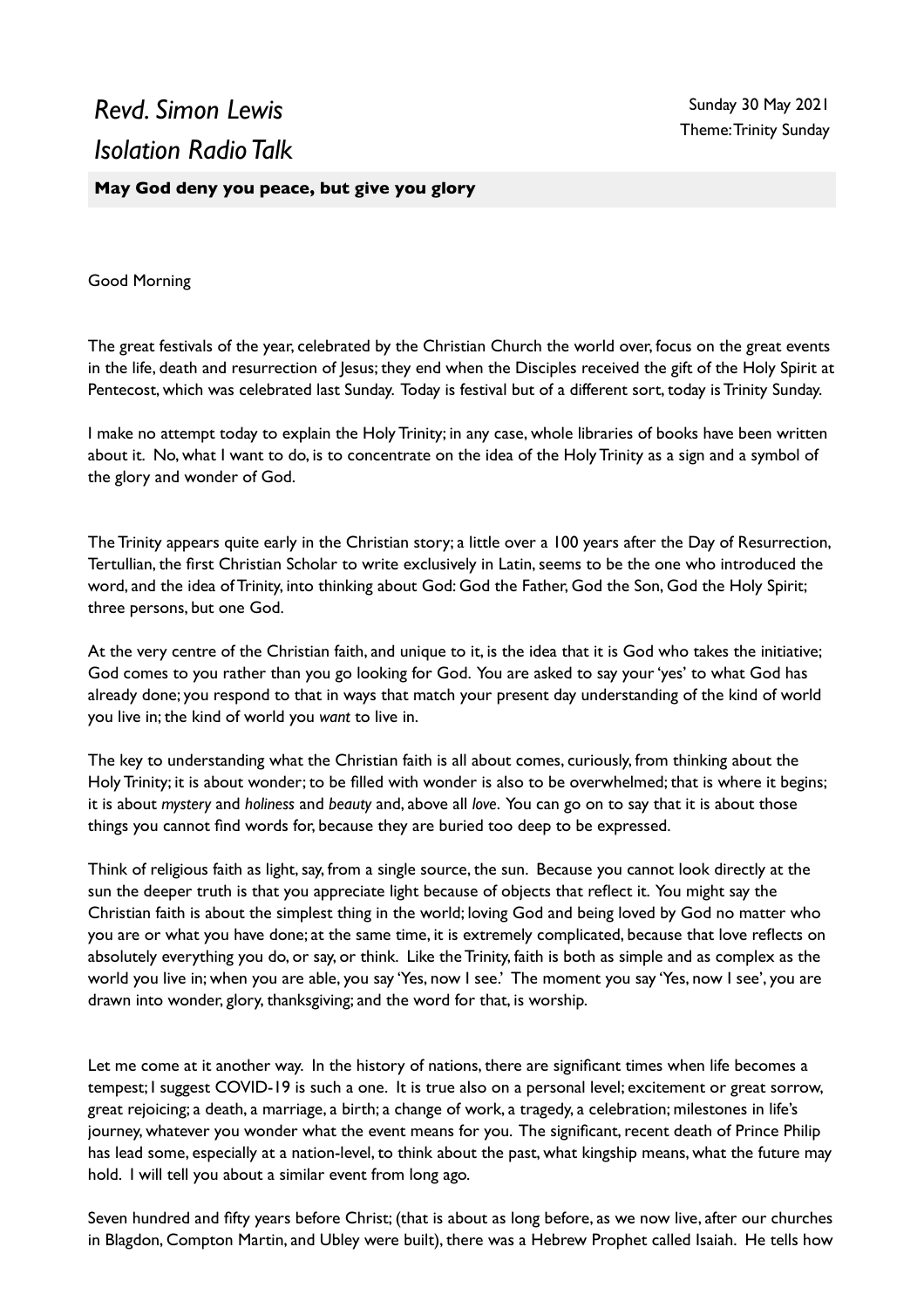an event set him thinking about his life and his relationship to God. It was at the time he mourned his friend King Uzziah. You can read about this in Scripture, in The First Book of Isaiah, chapter 6, verses 1-9. Uzziah, the 10<sup>th</sup> king of Judah, died from Leprosy; he and Isaiah had known one another for the past twenty years; now the throne is vacant; Isaiah reflects on the nature of leadership; of power, of authority. He does so against a background of outward material prosperity, moral decay, and much corruption (2 Chronicles. 26): maybe this sounds a little familiar; any parallel with our own times you will no doubt regard as coincidental.

In his musing about the origins of power, politics, society, and the future, Isaiah describes in glorious language a vision of God, 'high and exalted'; heavenly bodies cry 'Holy, Holy, Holy is the Lord of Hosts'*,* words taken up in the great hymn sung on Trinity Sunday, 'Holy, Holy, Holy, Lord God Almighty'. Yet Isaiah recognises how inadequate he is: 'Woe is me! I am lost, for I am a man of unclean lips, and I live among a people of unclean lips (Isaiah 6.5).

The vision continues and expands until he hears God ask 'Whom shall I send, and who will go for us?' Isaiah replies, 'Here am I; send me!' (Isaiah 6.8). I tend to think that God asks the same question today of all who claim the Christian Faith; sometimes those who hear are faint-hearted. Isaiah later goes on to say, God tells you to, 'bring good news to the oppressed, to bind up the broken-hearted, to proclaim liberty to the captives, and release to the prisoners' (Isaiah 61.1).

If this was the cry, then it is ever more urgent today. It seems a truth that, to our shame, the poor have born the greater burden of the COVID-19 epidemic in our own nation, indeed the world over; it is always the poor who pay the price; while countries disgracefully engage in a playground squabble over Vaccines, impoverished countries have none. The distance between poor and rich grows; it should not be so. Communities everywhere hear the cry of the broken hearted; lives and families devastated by loss and grief. Set against this, wonderfully there have been enriching acts of great kindness offered and received by family, friend, and stranger alike who feel deeply compassionate.

By a strange twist, there is emphasis now, on past enslavement; do not ignore today people and nations held captive against their will; or individuals too, enslaved, as St Paul puts it, to their selfish desires (Romans 6.20-22).

A settled life will only be found in the graveyard where little happens. God however, is the grave breaker, the tombstone roller. God calls you to leave the graveyard and go with him; it is an exciting life.

Another author put it like this, 'May God deny you peace, but give you glory' (Miguel de Unamuno).

'Whom shall I send?' we are asked. Send me.

Thank you for listening